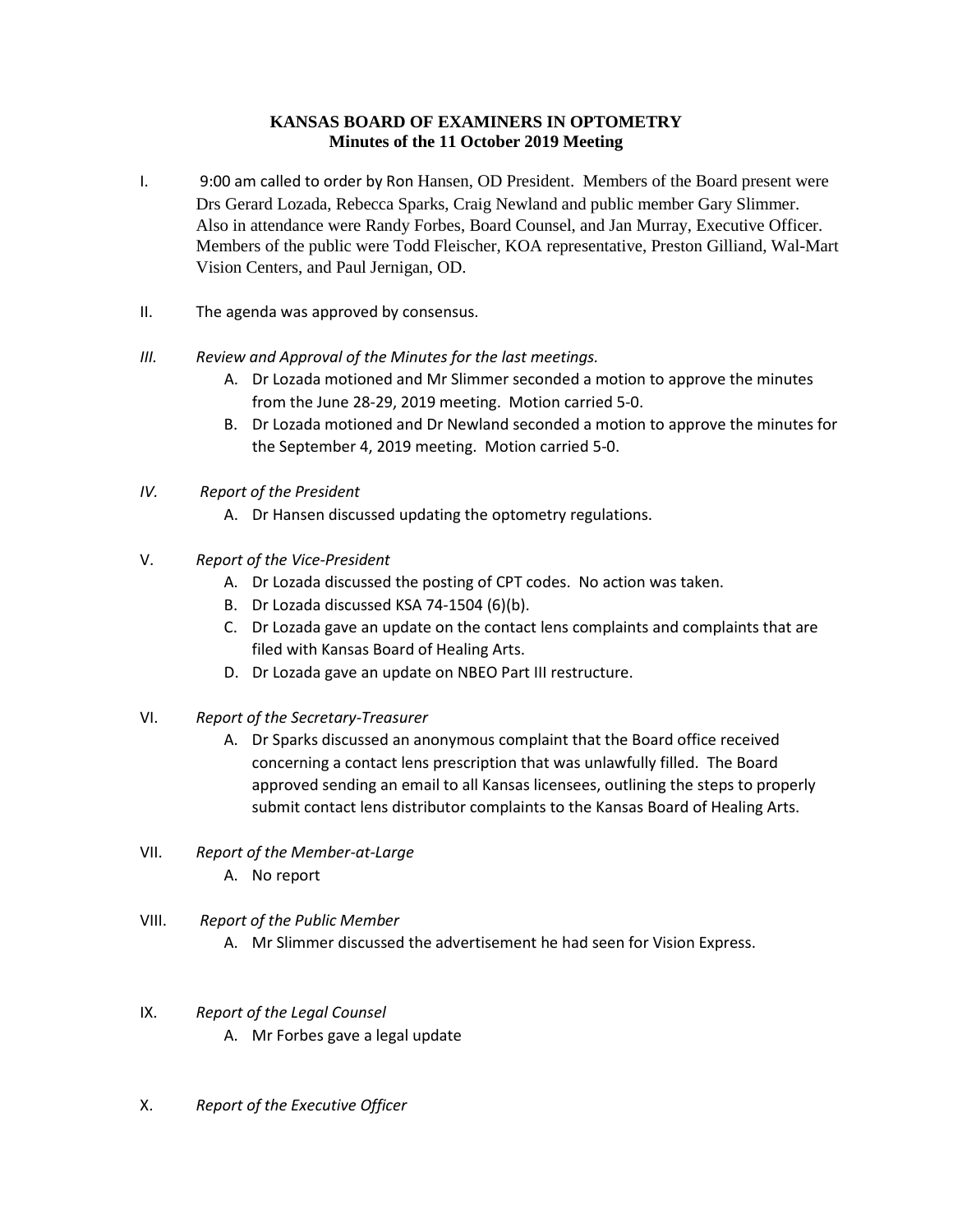### A. Reinstatement

# 1. Paul Jernigan, OD

Dr. Lozada moved to go into executive session to return to open session at 10:45 am the justification being to engage in discussions protected by the attorney-client privilege and the topic being potential litigation. The motion was seconded by Dr. Sparks. The motion passed.

# *The Board adjourned into Executive Session at 10:30 am*

### *The Board reconvened at 10:45 am*

Dr. Lozada moved to go into executive session to return to open session at 11:02 am the justification being to engage in discussions protected by the attorney-client privilege and the topic being potential litigation. The motion was seconded by Dr. Newland. The motion passed.

#### *The Board adjourned into Executive session at 10:46 am*

### *The Board reconvened at 11:02 am*

The Board reviewed Dr Jernigan's application for reinstatement. The Board accepted Dr Jernigan's 48 hours of continuing education (January 2019 to date) as adequate. Dr Lozada motioned and Dr Newland seconded a motion to approve the reinstatement, provided Dr Jernigan takes and passes the 2019 written and law exams within the next 60 days. Dr Lozada amended his motion (seconded by Dr. Newland) to include requiring Dr Jernigan to pay all licensing fees for all years since his voluntary relinquishment of his license in 2012. The amended motion carried 5-0.

# B. Trade Names:

- 1. Dr Sparks motioned and Dr Newland seconded a motion to approve the trade name of *Success Optometry of Manhattan,* 809 N 3rd St, Ste 200, Manhattan, KS for Steven Bartholomew, OD. Motion carried 5-0
- 2. Dr Newland motioned and Dr Sparks seconded a motion to approve the trade name of *The Eye Center of Shawnee,* 16100 W 65th St, Shawnee, KS for Evan Strong, OD and Jayme Fose, OD. Motion carried 5-0.
- 3. Dr Lozada motioned and Dr Newland seconded a motion to approve the trade name of *View Point Optometry,* 10800 E 21st North and 2727 N Maize Rd, Wichita, KS for Julie Toon, OD. Motion carried 5-0.
- C. Ms Murray discussed the PSA poster and whether the Board should design a new one. The Board instructed her to look into it and bring suggestions to the January meeting.

# XI. *Comments from the Public*

A. No comment

# XII. Next Meeting

A. The next meeting will be held on January 8, 2020 at 9:00 am. The Board instructed Ms Murray to obtain a committee room at the Kansas State House for the meeting.